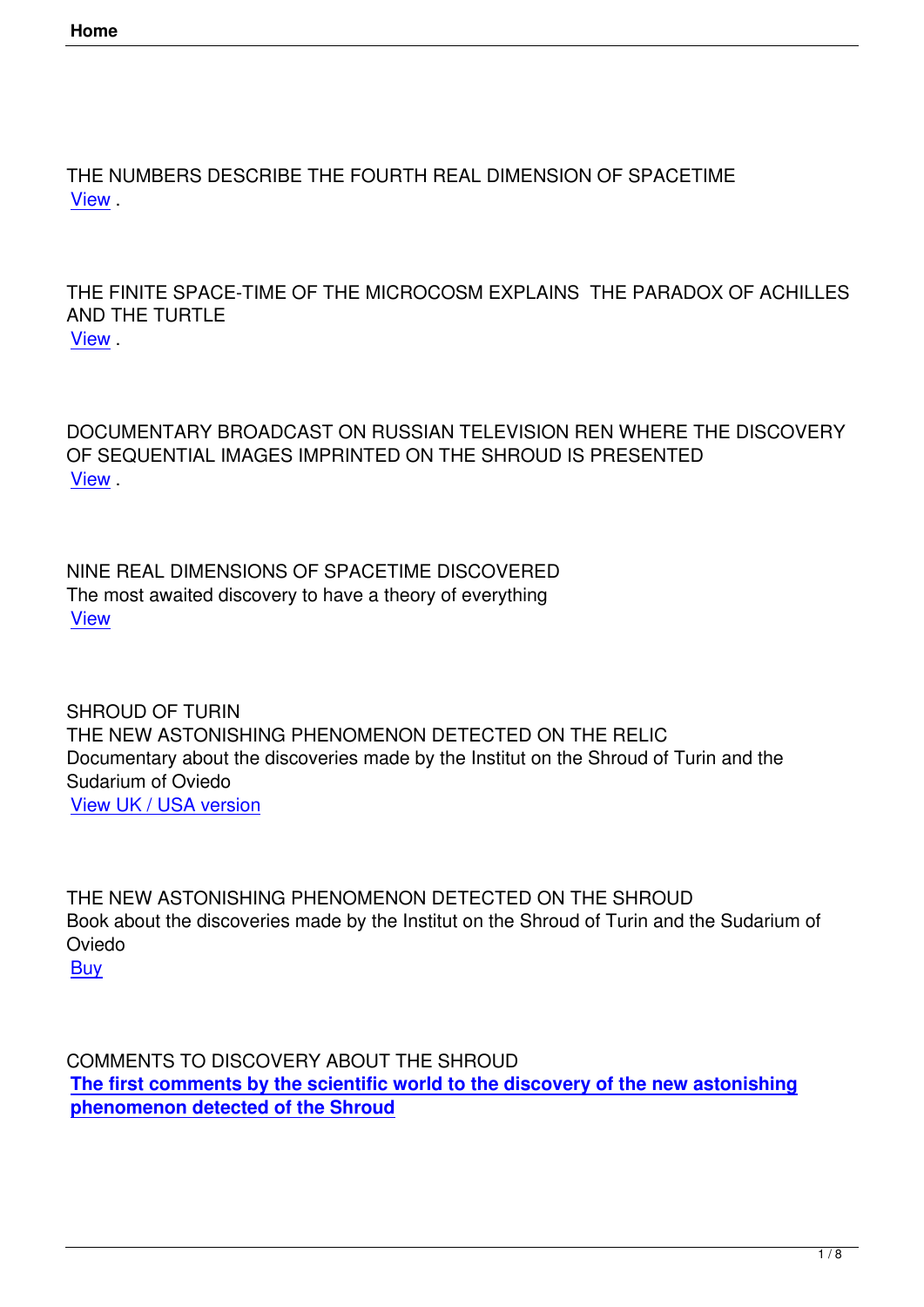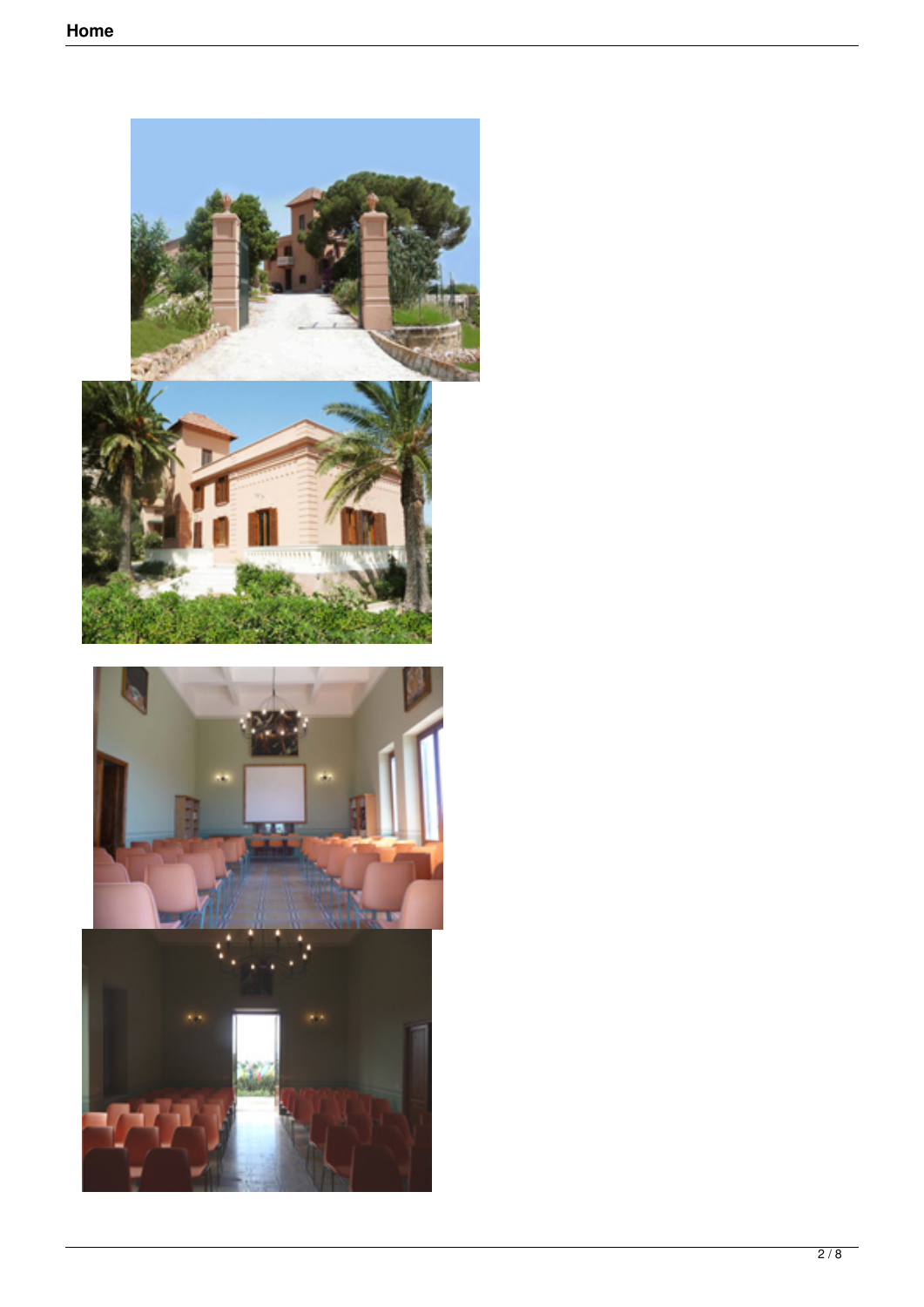



 $3/8$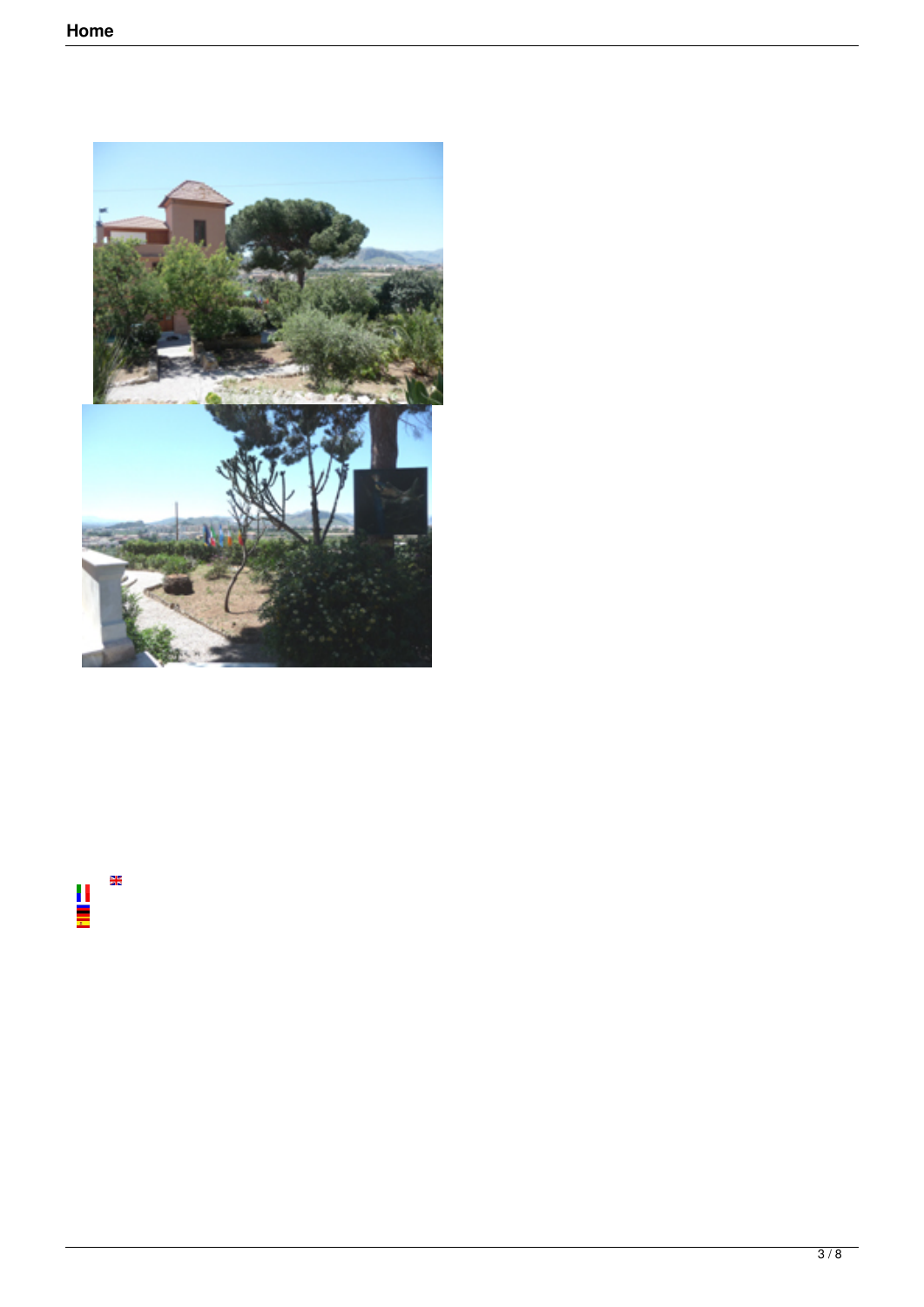.

INTERNATIONAL INSTITUTE FOR ADVANCED STUDIES OF SPACE REPRESENTATION SCIENCES Projective geometry, Descriptive geometry, Survey, Photogrammetry

The Institute was born in 2000 as expression of Giuseppe Maria Catalano's tireless research and didactic activity, took up in 1984 at Representation Department of Palermo University. The scientist created theories, theorems, methods and instruments published in several volumes, articles in the international scientific magazines and in national and international meetings.

He is author of *the fundamental theorem of representation*, that unifies all the methods of the Representation Science, and of very important discoveries as *the geometrical demonstration of the expansion of the terrestrial globe*

\_\_\_\_\_\_\_\_\_\_\_\_\_\_\_\_\_\_\_\_\_\_\_\_\_\_\_\_\_\_\_\_\_\_\_\_\_\_\_\_\_\_\_\_\_\_\_\_\_\_\_\_\_\_\_\_\_\_\_\_\_\_\_\_\_\_\_\_\_\_\_\_

ISTITUTO INTERNAZIONALE STUDI AVANZATI DI SCIENZE DELLA RAPPRESENTAZIONE DELLO SPAZIO Geometria proiettiva, Geometria descrittiva, Rilevamento, Fotogrammetria

L'Istituto nasce nel 2000 come espressione della intensa attività didattica e scientifica di Giuseppe Maria Catalano, iniziata nel 1984 nel Dipartimento di Rappresentazione dell'Università di Palermo.

Lo scienziato ha pubblicato numerosi importanti studi scientifici, volumi, articoli su riviste internazionali e in congressi, realizzando teorie, teoremi, metodi e strumenti.

E' autore del *teorema fondamentale* che unifica i metodi di rappresentazione.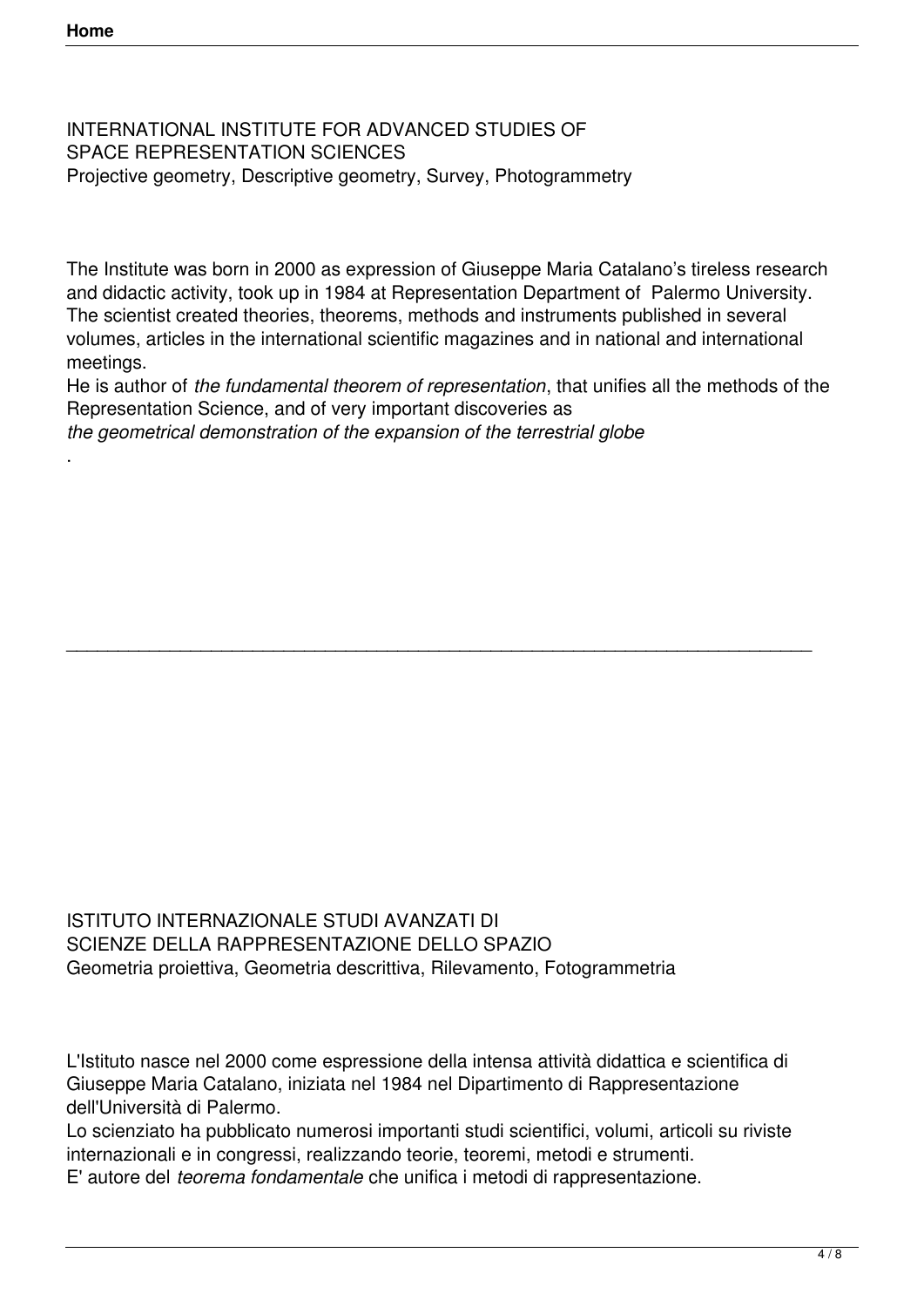.

A lui si devono scoperte come la *dimostrazione geometrica dell'espansione della Terra*, la *teori a sulle reali dimensioni dello spazio*

\_\_\_\_\_\_\_\_\_\_\_\_\_\_\_\_\_\_\_\_\_\_\_\_\_\_\_\_\_\_\_\_\_\_\_\_\_\_\_\_\_\_\_\_\_\_\_\_\_\_\_\_\_\_\_\_\_\_\_\_\_\_\_\_\_\_\_\_\_\_\_\_

INSTITUT INTERNATIONAL D'ETUDES AVANCEES EN SCIENCES DE LA REPRESENTATION DE L'ESPACE La géométrie projective, la géométrie descriptive, l'arpentage, la photogrammétrie

L'Institut, creé en 2000, est l'expression de l'enseignement et de l' intense recherche de Giuseppe Maria Catalano, commencée de 1984 dans le département de la Représentation de l'Université de Palerme.

Le chercheur a publié plusieurs importants travaux scientifiques, livres et articles dans des revues et des conférences internationales, en créant des théories, des théorèmes, des méthodes et des outils. Il est l'auteur du *théorème fondamental*, qui unifie les modalités de la représentation, et c'est lui qui a découvert la

*démonstration géométrique de la Terre*

, la

.

*théorie sur les dimensions réelles de l'espace*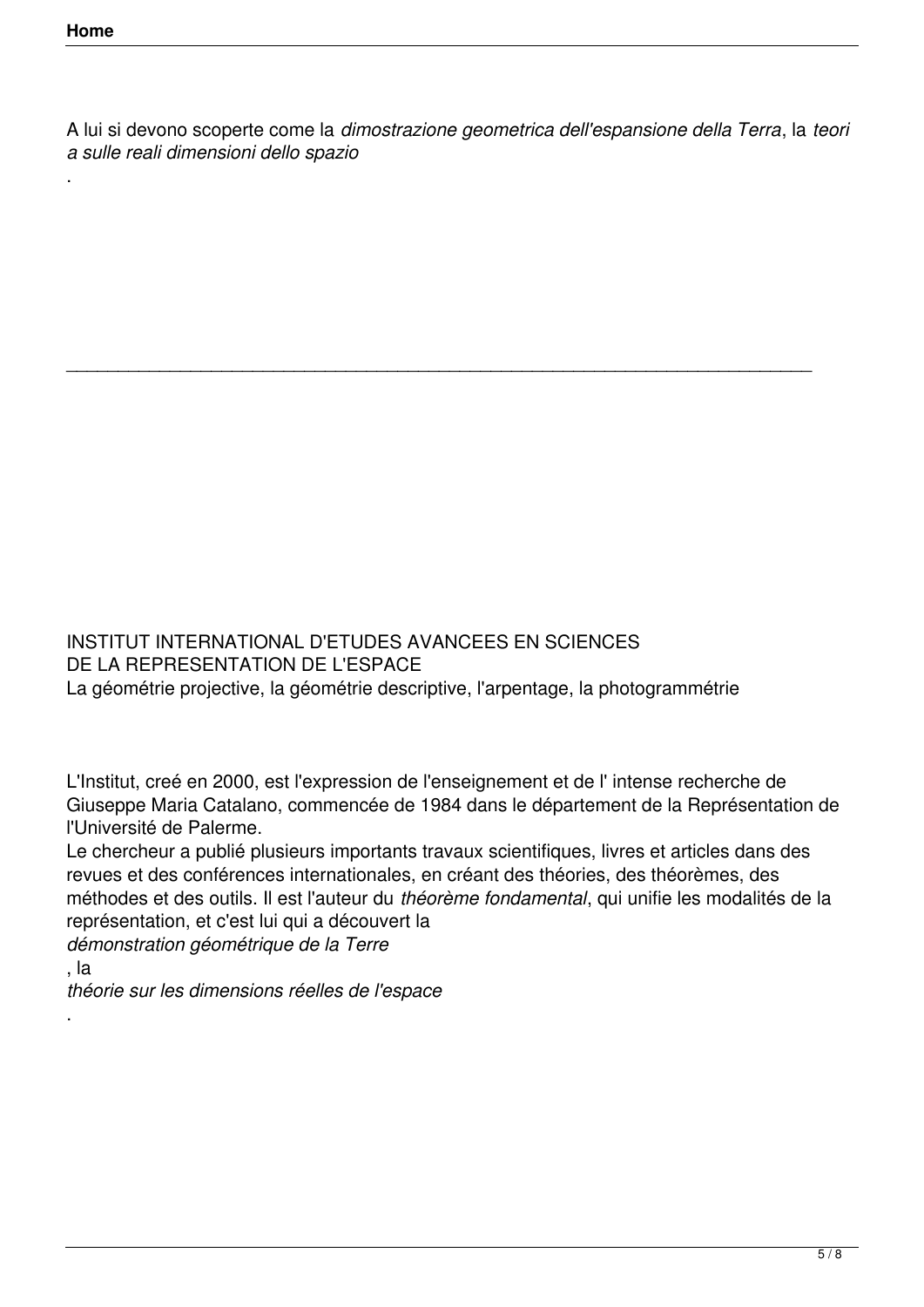Désolé, mais actuellement, le site a les langues suivantes: italien, anglais.

Интернациональный Институт Углублённого Изучения Представлений о Пространстве

\_\_\_\_\_\_\_\_\_\_\_\_\_\_\_\_\_\_\_\_\_\_\_\_\_\_\_\_\_\_\_\_\_\_\_\_\_\_\_\_\_\_\_\_\_\_\_\_\_\_\_\_\_\_\_\_\_\_\_\_\_\_\_\_\_\_\_\_\_\_\_\_

Институт родился в 2000 году как выражение интенсивной научно-дидактической деятельности Джезеппе Мария Каталано, начавшейся в 1984 году в Департаменте Графического Изображения.

Джезеппе Мария Каталано опубликовал многочисленные научные работы (выступления на Международных научных конференциях, статьи и монографии), создал теории, теоремы, методы и струменты.

Учёный является автором *Основной теоремы*, которая объединяет методы графического изображения, а также *Геоме*

*трического доказательства экспансии Земли; Теории Реальных Размеров Пространства; новейших открытий о Синдоне (Туринской Плащанице) и Сударе из Овьедо (Полотне из Вьедо)*

— как геометрического доказательства того, что особый тип радиации отпечатывает на ткани Плащанице многочисленные накладывающиеся друг на друга отражения непроизвольных движений тела человека «Синдоне».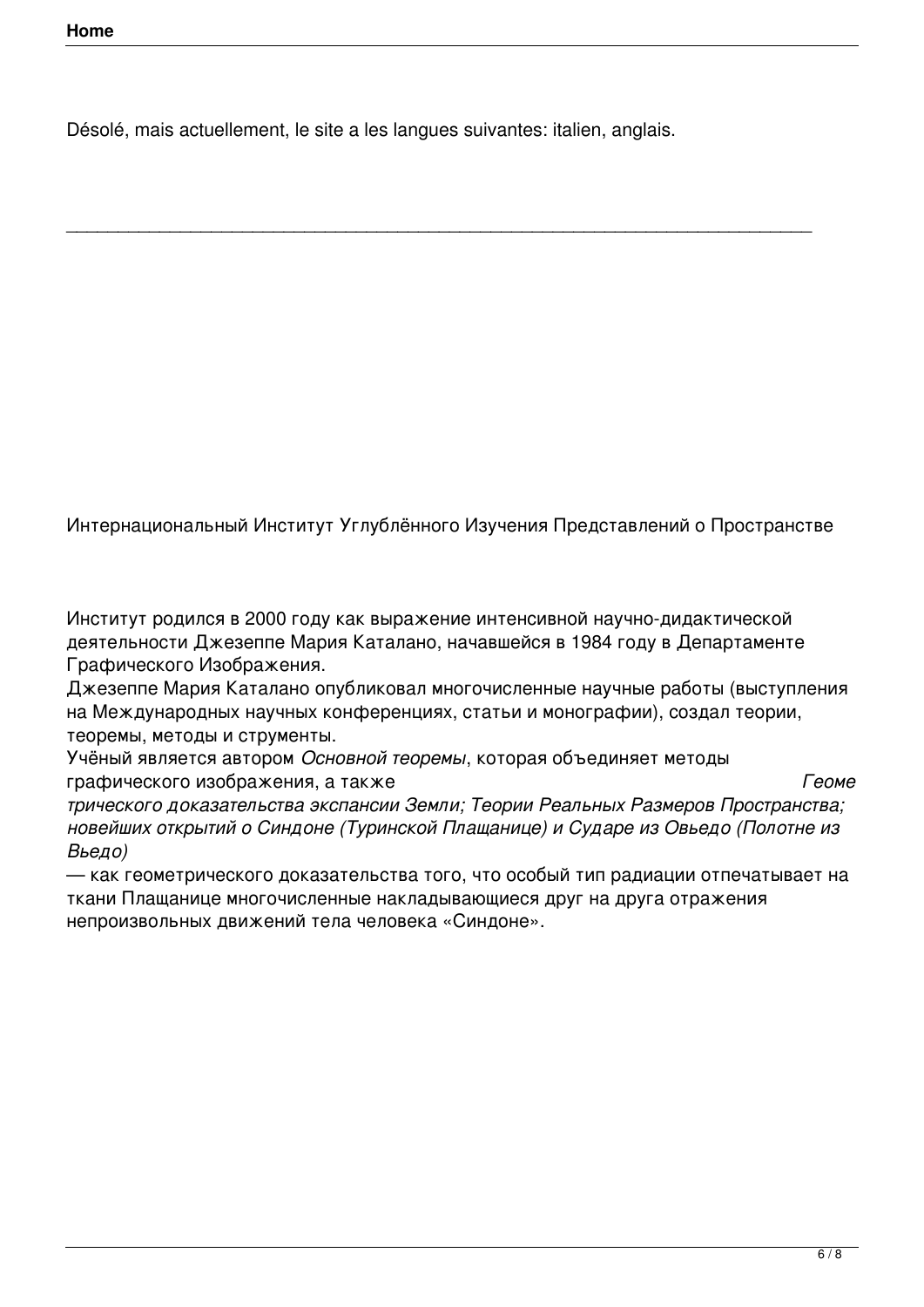INTERNATIONALES ISTITUT FÜR FORTGESCRHRITTENE STUDIEN DER DARSTELLUNG DES RAUMES.

Projizierende Geometrie, Darstellende Geometrie Lichtbildvermessungen, Photogrammetrie

\_\_\_\_\_\_\_\_\_\_\_\_\_\_\_\_\_\_\_\_\_\_\_\_\_\_\_\_\_\_\_\_\_\_\_\_\_\_\_\_\_\_\_\_\_\_\_\_\_\_\_\_\_\_\_\_\_\_\_\_\_\_\_\_\_\_\_\_\_\_\_\_

Das Institut, im Jahre 2000 entstanden, ist von der 1984 im Departement Darstellung der Universität Palermo begonnenen intensiven, wissenschaftlichen Aktivität von Giuseppe Maria Catalano geprägt.

 Der Wissenschaftler hat mehrere wichtige, wissenschaftliche Werke veröffenlicht, z.B. Volumen, Bände, Artikel, in internationalen Zeitschriften und Kongressen, und so Theorien, Lehrsätse bwz. Theoremen, Methoden, und Instrumente ins Leben gerufen.

Er ist Autor des "grundlegenden Lehrsatzes", der die Methoden der Darstellung verbindet.

\_\_\_\_\_\_\_\_\_\_\_\_\_\_\_\_\_\_\_\_\_\_\_\_\_\_\_\_\_\_\_\_\_\_\_\_\_\_\_\_\_\_\_\_\_\_\_\_\_\_\_\_\_\_\_\_\_\_\_\_\_\_\_\_\_\_\_\_\_\_\_\_